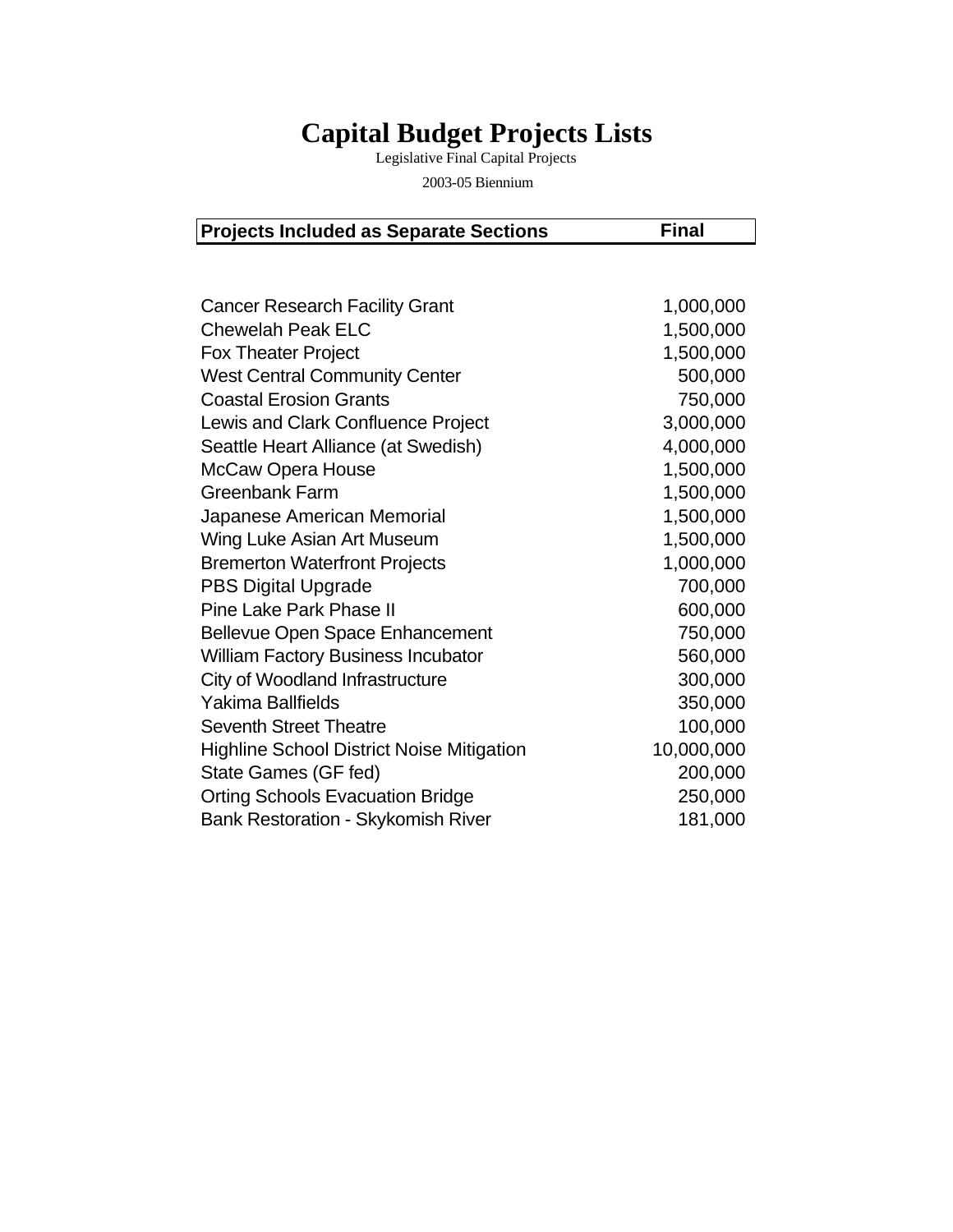## **Local Community Project List**

| <b>Art Crate Field</b>                            | 500,000 |
|---------------------------------------------------|---------|
| Asia Pacific Cultural Center                      | 100,000 |
| <b>Asotin Aquatic Center</b>                      | 500,000 |
| <b>Auburn YMCA</b>                                | 250,000 |
| <b>Burke Museum</b>                               | 500,000 |
| <b>Capital Arts Theater and Sculpture Garden</b>  | 250,000 |
| <b>Capitol Theater</b>                            | 500,000 |
| <b>Chinese Reconciliation Project</b>             | 300,000 |
| <b>Clark Lake Park</b>                            | 400,000 |
| <b>Colman School</b>                              | 300,000 |
| <b>Crossroads Community Center</b>                | 500,000 |
| Eastside Heritage Center                          | 200,000 |
| Eatonville city projects                          | 150,000 |
| Edgewood sewer                                    | 100,000 |
| <b>Edmonds Center for the Arts</b>                | 500,000 |
| <b>Farmers Market and Maritime Park</b>           | 500,000 |
| <b>Firstenburg Technology Center</b>              | 500,000 |
| <b>Former Capitol Historical Marker</b>           | 2,000   |
| Friends of the Falls/Great Gorge Park             | 250,000 |
| <b>Frontier Park</b>                              | 165,000 |
| <b>GAR Cemetery</b>                               | 5,000   |
| Graham Fire Dist Emerg. Services Ctr              | 150,000 |
| <b>Grandmother's Hill</b>                         | 300,000 |
| <b>Highline Historical Society</b>                | 300,000 |
| <b>Historical Cabins Project</b>                  | 106,000 |
| <b>Hugs Foundation</b>                            | 21,500  |
| Museum of Flight - WWI and WWII                   | 500,000 |
| <b>Naval Museum</b>                               | 500,000 |
| <b>New Phoebe House</b>                           | 25,000  |
| NW Orthopedic Inst.                               | 200,000 |
| <b>Paramount Theater</b>                          | 250,000 |
| <b>Rainier Historical Museum/Community Center</b> | 20,000  |
| <b>Ritzville Public Development Authority</b>     | 50,000  |
| Seahurst ELC                                      | 100,000 |
| <b>South Hill Community Park</b>                  | 250,000 |
| South Wenatchee Family Services Center            | 400,000 |
| <b>Stonerose Interpretive Center</b>              | 8,000   |
| <b>Sweetwater Creek Restoration</b>               | 500,000 |
| Tacoma Seawall                                    | 250,000 |
| Thyme Patch Park                                  | 5,000   |
| <b>ToscoSports Complex</b>                        | 500,000 |